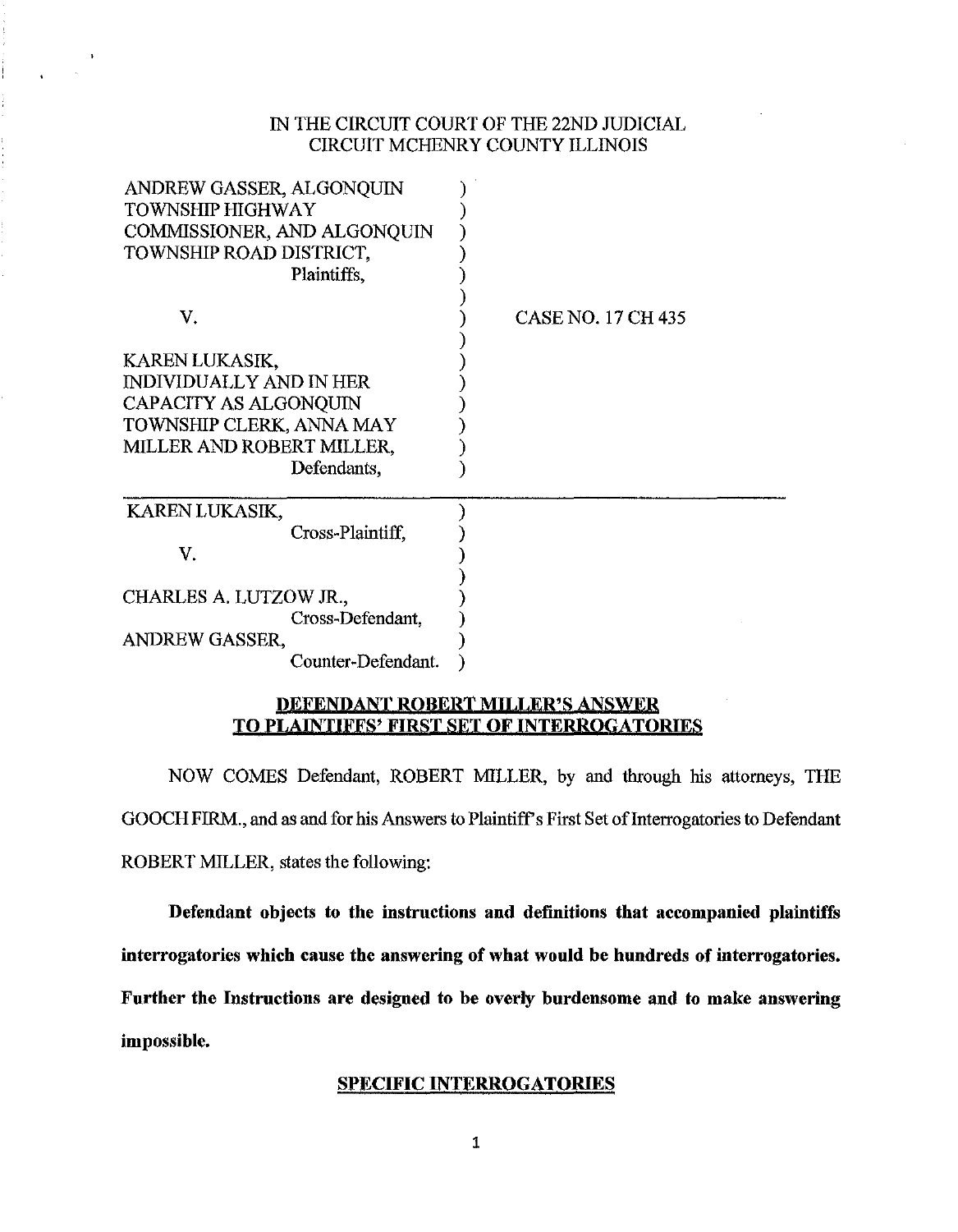1. For each allegation you deny of the complaint, identify any fact supporting such denial.

# ANSWER:

 $\hat{\mathbf{r}}$ 

Objection. The question is impossible to answer and is overly burdensome. Answering over objection, the facts for each denial is that the allegation in the complaint is incorrect.

Investigation continues. Defendant reserves the right to supplement this answer.

2. Identify any person you authorized to electronically delete information from any Algonquin Township Road District computer.

ANSWER: Keith Seda of IT Connections, Crystal Lake, Illinois (Plaintiff has previously contacted and subpoenaed records from this person and is possession of all identifying information.) Mr. Seda was authorized to only remove and delete personal and personal financial information belonging to defendant's Miller only. No Township records were authorized for removal or deletion.

Investigation continues. Defendant reserves the right to supplement this answer.

3. Identify any document supporting your contention that you were entitled to payment of \$47,381.84 which was paid by the Algonquin Township Road District on April 12, 2017 with Check No. 17533.

### ANSWER:

See Response to Notice to Produce, specifically Memorandum dated February 25, 1997, Opinion of the township attorney dated April 11, 2017, and minutes of board meeting dated April 12, 2017.

Investigation continues. Defendant reserves the right to supplement this answer.

4. Identify any American Express card numbers used by you in connection with any purchases made on behalf of Algonquin Township or Algonquin Township Road District between January l, 2010 and May 17, 2017.

### ANSWER:

I have no records of the Township issued American Express cards given me and consequently cannot furnish card numbers. I believe that information was contained in Exhibits furnished by Plaintiff.

Investigation continues. Defendant reserves the right to supplement this answer.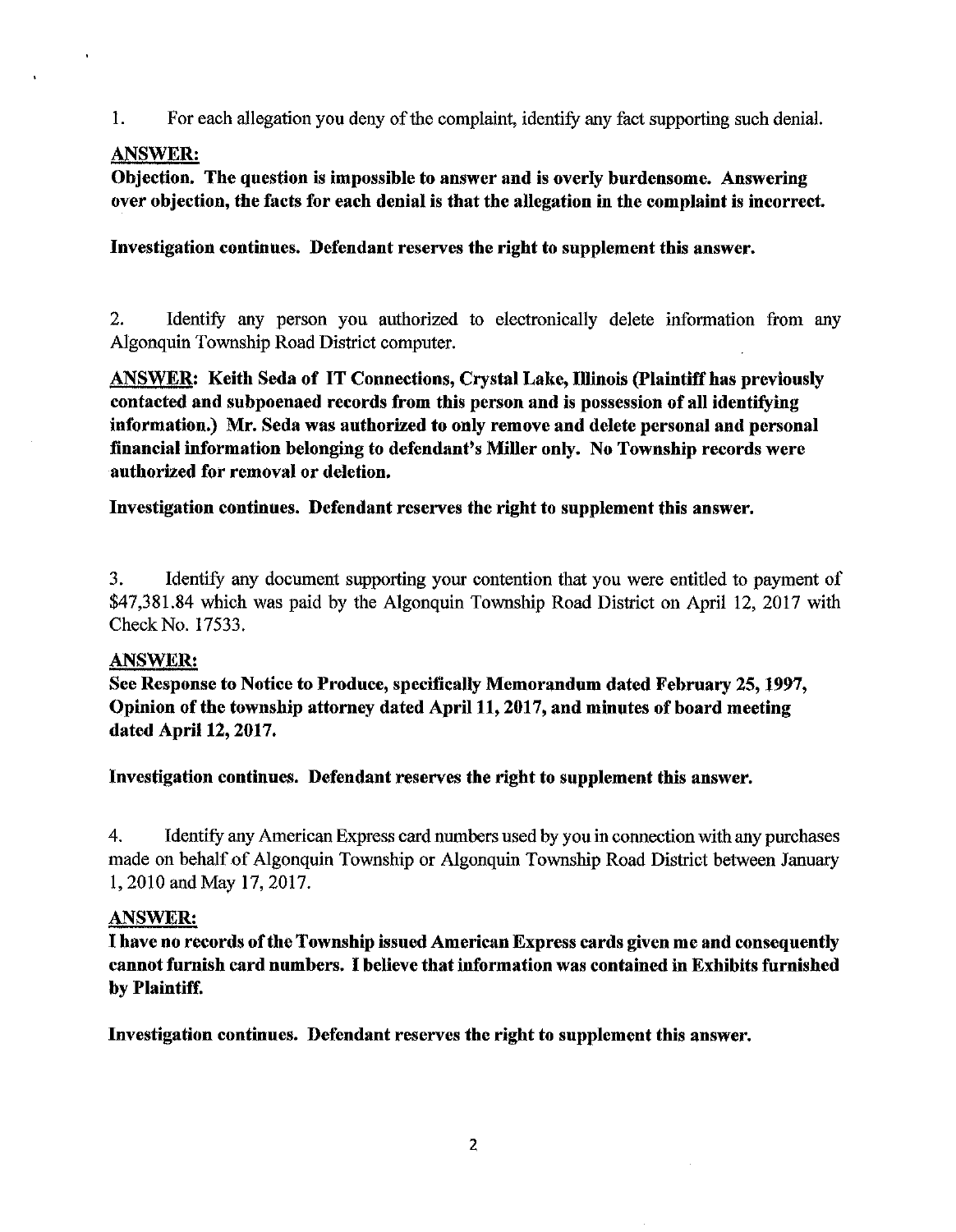5. Identify who provided authorization to The I.T. Connection, Inc. to delete electronically stored information from any computer at Algonquin Township Road District.

## ANSWER:

## Robert Miller, the defendant herein.

# Investigation continues. Defendant reserves the right to supplement this answer.

6. Identify all records that were present on the computers located in the Algonquin Township Road District offices during your term as Algonquin Township Highway Commissioner, specifically identify the records on the computer located in the office you occupied as Algonquin Township Highway Commissioner.

### ANSWER:

I have no copies of any records present on any computer located at Algonquin Township or the Road District and therefore cannot describe such records.

Investigation continues. Defendant reserves the right to supplement this answer.

7. Identify the last known location of any hard drive removed from any computer at the Algonquin Township Road District between the period of January 1, 2017 and May 17, 2017.

### ANSWER:

I last saw these hard drives sitting in a box under the credenza in my office on or near my last day in office. They were there when I left for the last time.

Investigation continues. Defendant reserves the right to supplement this answer.

8. Identify any records related to bargaining with Local 150 during the time period of January 1, 2017 to May 17, 2017.

### ANSWER:

I know of no such records. Nothing is in my possession or under my control

Investigation continues. Defendant reserves the right to supplement this answer.

9. Identify all documents containing the policies of the Algonquin Township Road District for the time period of January 1, 2014 to May 17, 2017.

### ANSWER:

No manuals for this time period are in possession of Defendant. A policy manual from 1993 has been produced pursuant to the Request to Produce. See Bates stamped documents "Miller 008- 029".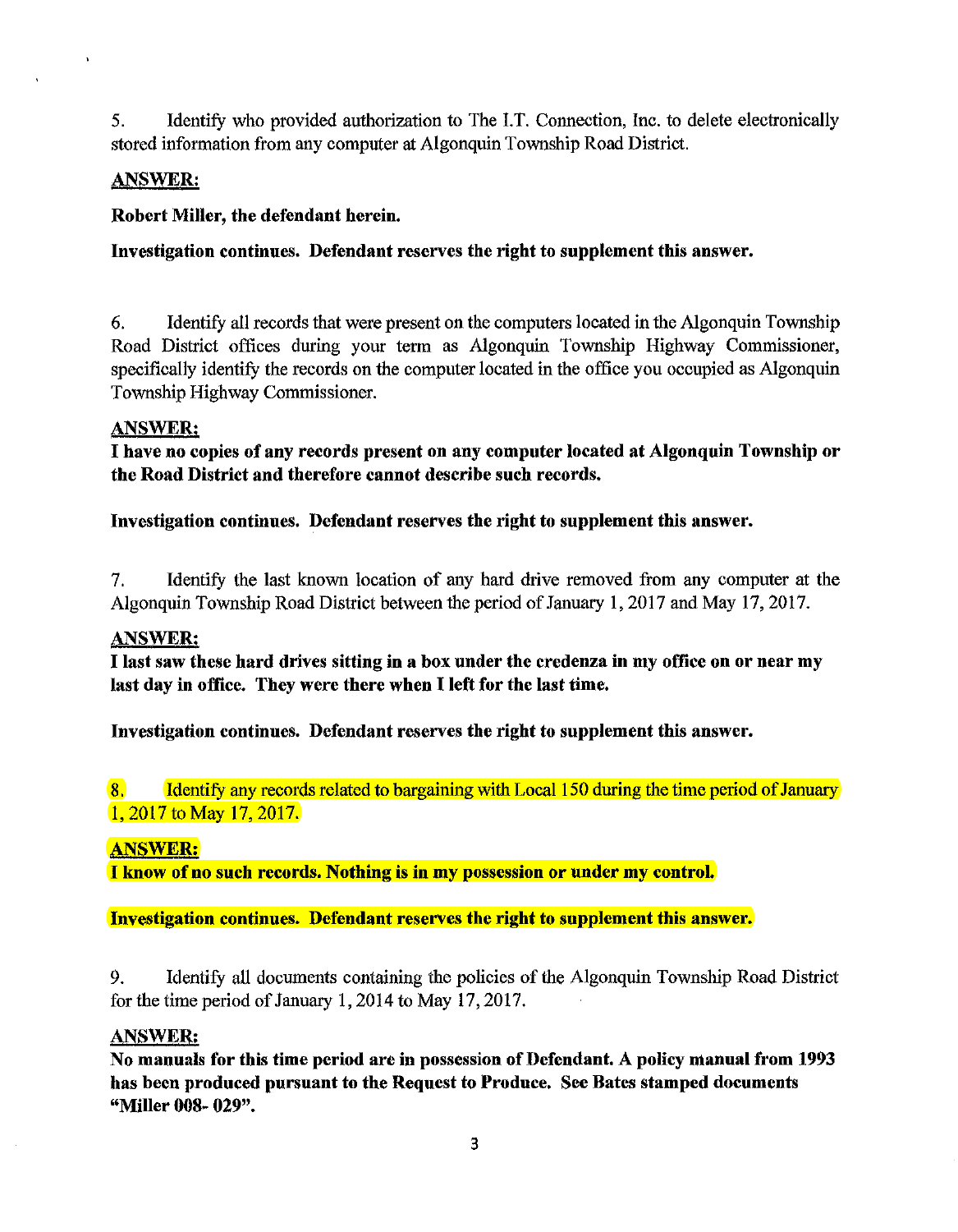## Investigation continues. Defendant reserves the right to supplement this answer.

10. Identify the location of the two Levenger bags identified in Exhibits A and J of the complaint.

### ANSWER:

One was left on a chair in the Clerk's Office I don't know where the other one is. The other one was worn out and was disposed of within my last year in office. I don't recall the exact date.

### Investigation continues. Defendant reserves the right to supplement this answer.

11. State whether or not the Algonquin Township Road District was financially responsible for the charges incurred on the American Express Platinum Business Credit Card referenced in paragraph 30 of the complaint.

# ANSWER:

Yes.

# Investigation continues. Defendant reserves the right to supplement this answer.

12. State whether or not the Algonquin Township Road District was financially responsible for the charges incurred on the Capital One Account referenced in paragraph 35 of the complaint.

# ANSWER:

Yes.

# Investigation continues. Defendant reserves the right to supplement this answer.

13. Identify the purpose for each and every purchase of personal property shown within the exhibits of the complaint.

### ANSWER:

For official use by or on behalf of the Road District or Township.

### Investigation continues. Defendant reserves the right to supplement this answer.

14. Identify the present location of any "iPad" purchased by the Algonquin Township Road District within the time period commencing January l, 2010 and ending May 17, 2017. If the present location is unknown, Defendant may state the last time and place he had knowledge of the location.

### ANSWER;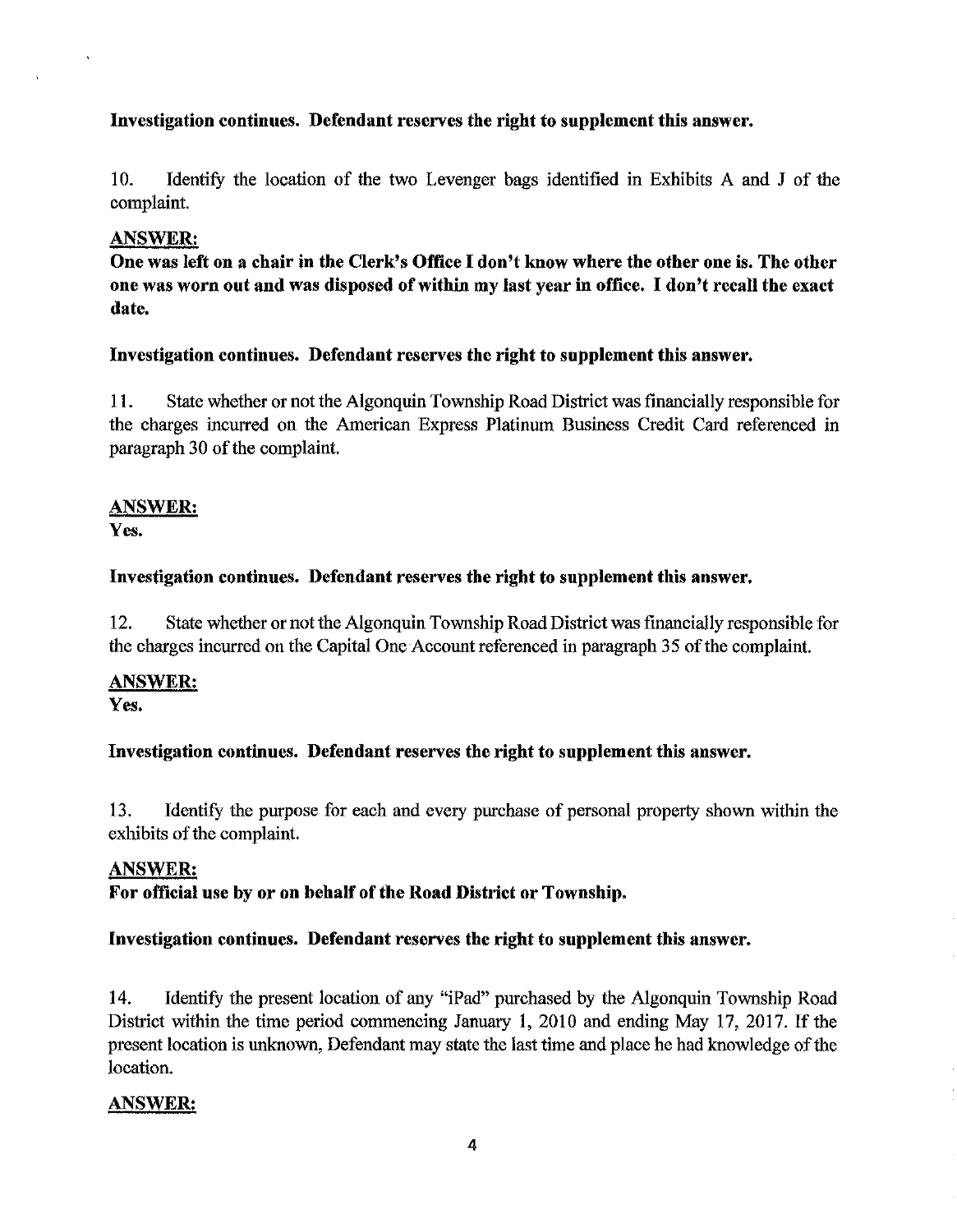## I believe the iPad was recycled; I do not recall the date I last saw it.

### Investigation continues. Defendant reserves the right to supplement this answer.

15. Identify any public purpose associated with paying the air fare of any of your grandchildren or any other family members within three degrees of Consanguinity, meaning children, grandchildren, parents or grandparents.

### ANSWER:

The township and road district policies in force at the time allowed an employee to transport his family including spouse and children to conferences, conventions or meeting on behalf of the township. The New Orleans trip was for an American Public Works Association convention. Derek Lee who was an employee of the Road District brought his wife and child with him. At that time Derek Lee and Mickey Barnas were both foreman at the road district, they both attended with spouse and or children.

Investigation continues. Defendant reserves the right to supplement this answer.

16. Identify each and every recipient who received a gift card purchased with Algonquin Township Road District funds during your last term as Algonquin Township Highway Commissioner.

#### ANSWER:

No record was made of gift card distribution to citizens of the Township. Gift cards were distributed to citizens who suffered snow plow damage or mail box destruction and in the conrse of road construction when plantings were removed from private property or right of way which citizens had planted.

Investigation continues. Defendant reserves the right to supplement this answer.

17. State your approved compensation during the time period from January 1, 2011 to May 17, 2017.

### ANSWER:

I am not in possession of those records; however, they are contained in the official records of Algonquin Township in minutes setting compensation before every term of office. Investigation continues. Defendant reserves the right to supplement this answer.

18. Identify any documents containing an approval of any Algonquin Township Road District expenditures that you rely upon in connection with any of the Affirmative Defenses you have asserted.

### ANSWER: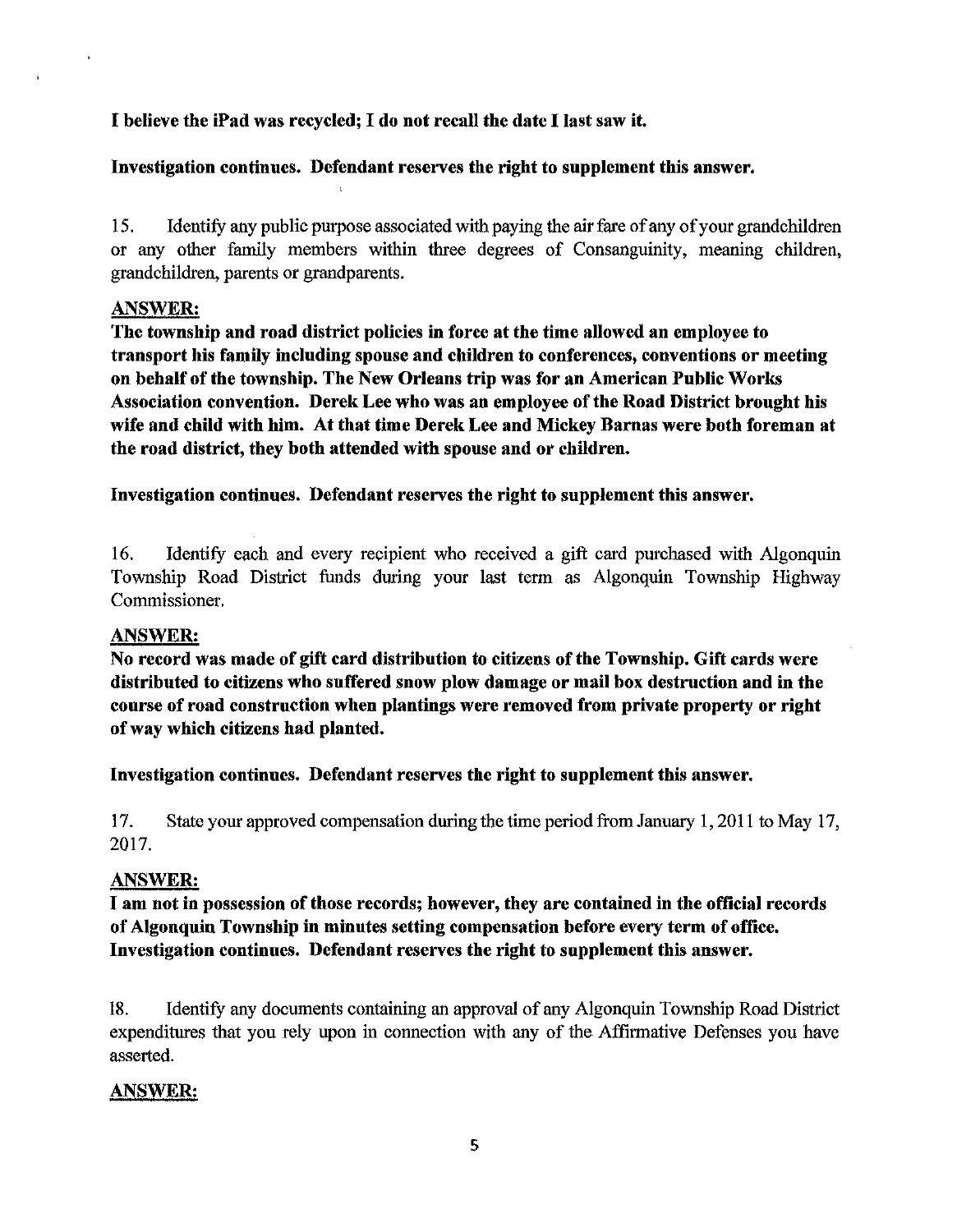Such approvals are contained in the monthly minutes of Board Meetings of the Township. All expenditures were properly submitted and approved on a monthly basis by the Supervisor/Treasurer and the Board of Trustees.

### Investigation continues. Defendant reserves the right to supplement this answer.

19. Identify by name and address the persons in possession of the personal property identified in Exhibits A thru L of the complaint.

#### ANSWER:

 $\ddot{\phantom{a}}$ 

### I have no recollection of who might have the property if it still exists.

### Investigation continues. Defendant reserves the right to supplement this answer.

20. Identify the person or entity you contend owned the salt given to the Railway Museum in your answer to paragraph 89 of the complaint.

#### ANSWER:

This salt was given to the Road District by various municipalities as surplus material. They were kept in a separate pile and given to the Illinois Railway Museum.

Investigation continues. Defendant reserves the right to supplement this answer.

21. Identify the location where the Blink Cameras were installed, referenced in paragraph 107 of the complaint.

### ANSWER:

In the offices of the Algonquin Township Road District at 3702 Northwest Highway.

### Investigation continues. Defendant reserves the right to supplement this answer.

22. Identify the property where Martenson Decorating performed services for the Algonquin Township Road District between June of 2013 and December of 2016.

### ANSWER:

All work was done on the property of Algonquin Township and/or property owned by Algonquin Township and the Algonquin Township Road District. No work was ever done at my personal residence.

Investigation continues. Defendant reserves the right to supplement this answer.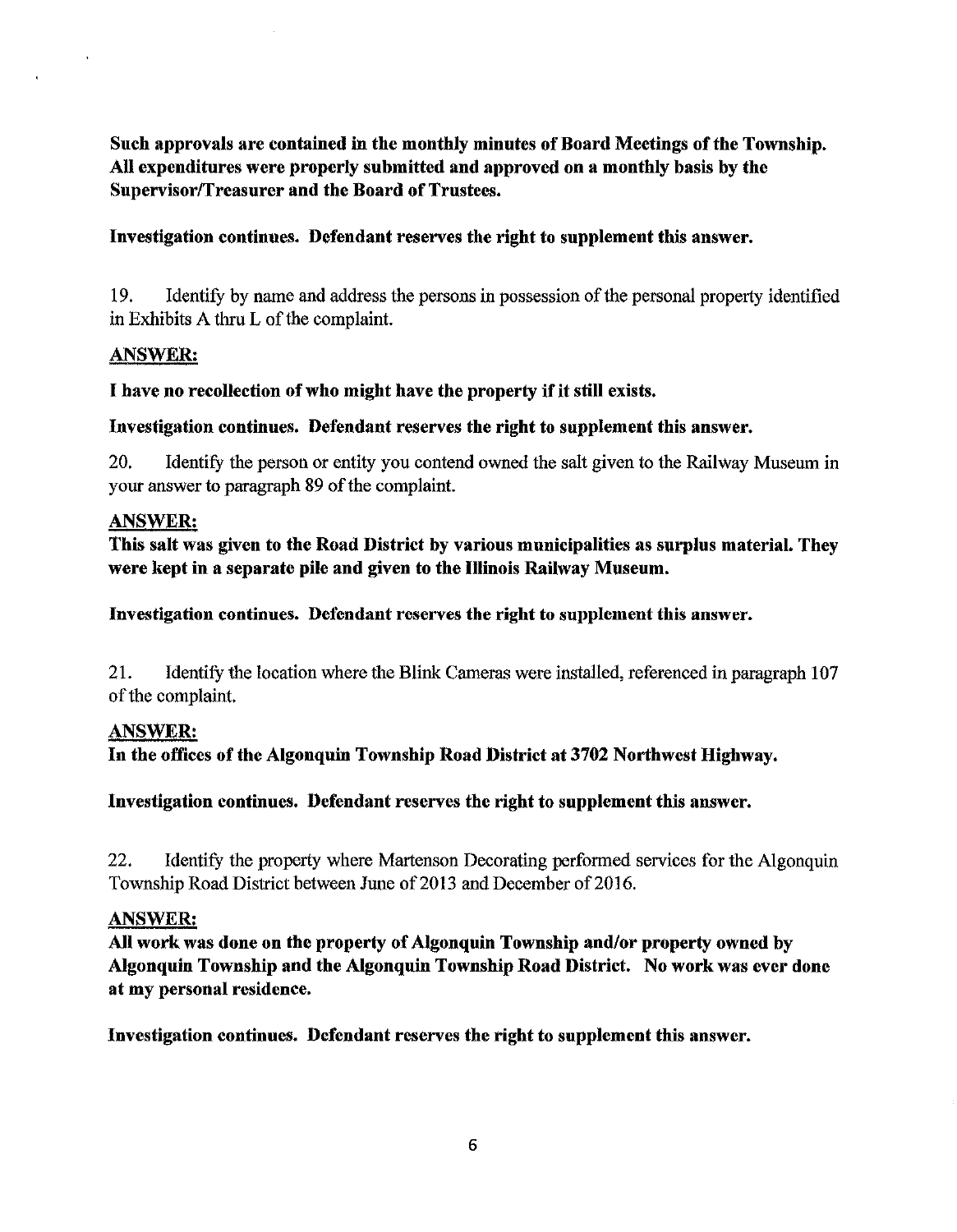23. Identify any lease between the Algonquin Township Road District and any other entity or person for the period of October 12, 2014 to May 17, 2017.

# ANSWER:

None.

### Investigation continues. Defendant reserves the right to supplement this answer.

24. Identify any annual reports setting forth Algonquin Township Road District liabilities between 1970 and 1993 that demonstrates a liability to you in any dollar amount.

### ANSWER:

I am not in possession of any annual report of the Algonquin Township Road District.

Investigation continues. Defendant reserves the right to supplement this answer.

25. Identify any statute or law that allows a township board to expend money on behalf of a road district.

# ANSWER:

Objection, this question calls for a legal opinion.

Answering over objection, the Township Board of Trustees approves all Expenses on behalf of a road district as no money is spent without board approval.

Investigation continues. Defendant reserves the right to supplement this answer.

26. Identify any person or entity that you believe is an indispensable party to this lawsuit.

# ANSWER:

Objection, this question calls for a legal opinion.

Answering over objection I believe as set forth in my affirmative defense that the persons approving the expenditures are responsible. This would be the former supervisor/treasurer of the board of trustees and the Trustees prior to May 2017.

Investigation continues. Defendant reserves the right to supplement this answer.

27. Identify any party that purportedly approved any expenditure complained of in the complaint.

### ANSWER:

All expenditures were approved by the supervisor/treasurer and the board of trustees. They are not a "party".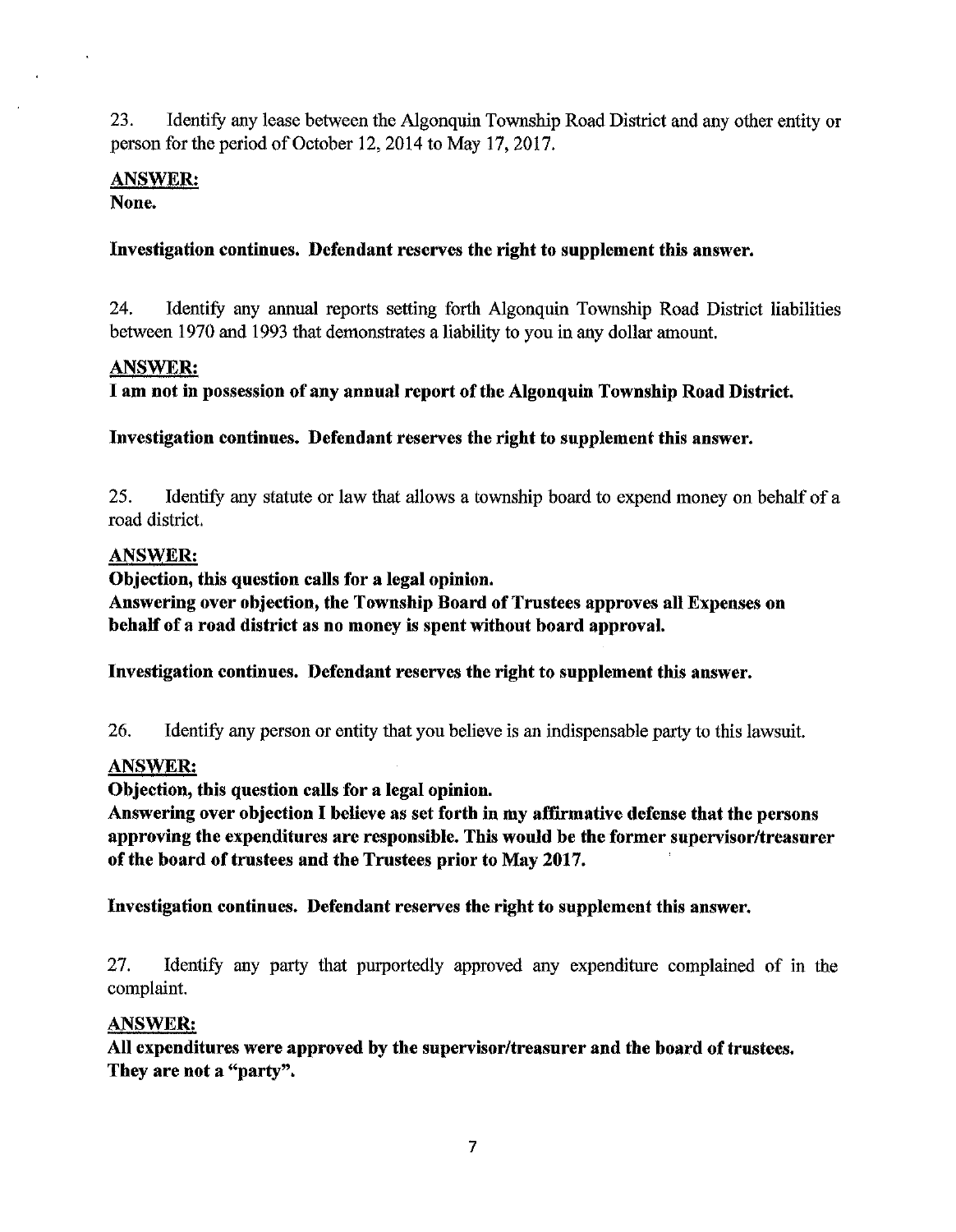#### Investigation continues. Defendant reserves the right to supplement this answer.

28. Describe with specificity each step of the process followed by the Algonquin Township Road District during your tenure as the Algonquin Township Highway Commissioner for payments of Road District contracts.

#### ANSWER:

Objection, answering such a question with specificity is impossible. Answering over objection, all the bills either on contract, purchase order or credit card were submitted to the Board of Trustees of Algonquin Township who approved them and they were then paid by the treasurer.

Investigation continues. Defendant reserves the right to supplement this answer.

29. State why you believe you were entitled to a payment of \$47,381.84 from the Algonquin Township Road District in April of 2017 or thereabouts.

#### ANSWER:

I was assured in 1997 that this sick pay for unused sick day pay was available and it was confirmed by the Township board after reviewing the opinions letter of James Kelly dated April 11, 2017.

Investigation continues. Defendant reserves the right to supplement this answer.

30. Identify how all reward points were used on Algonquin Township Road District's American Express Platinum Business Credit Card and Capital One Credit Card during your tenure as the Algonquin Township Highway Commissioner.

#### ANSWER:

Some points were used for gift card purchases, some were used for other purchases on the card. None were used for personal use or profit.

Investigation continues. Defendant reserves the right to supplement this answer.

Respectfully submitted by, THE GOOCH FIRM, on behalf of ROBERT J. MILLER, Defendant,

Home W. Gooch, III